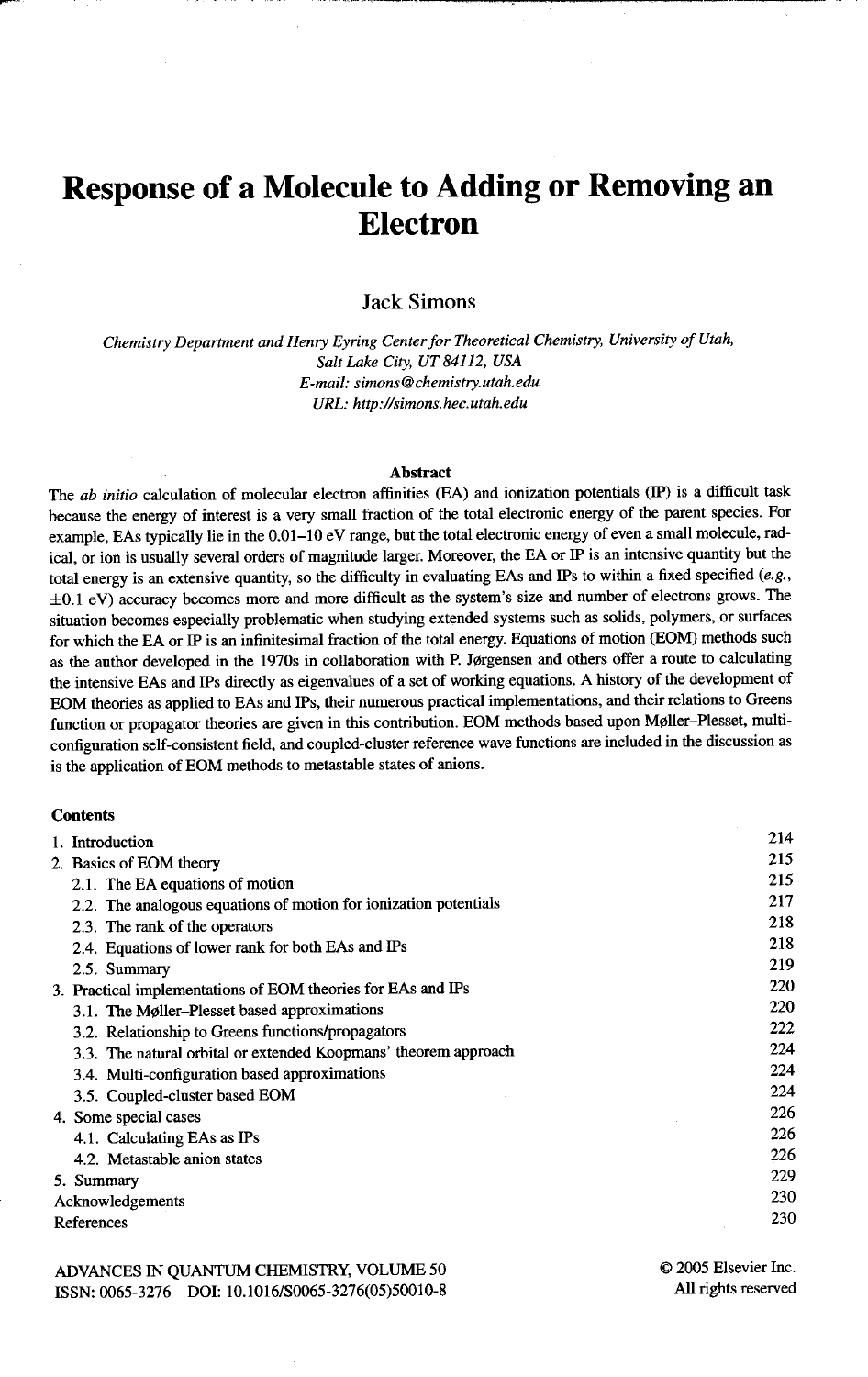#### 1. INTRODUCTION

The vertical electron affinity (EA) of a molecule can be estimated by (approximately) solving the Schrödinger equation for the energy  $E(0, N)$  of the N-electron neutral molecule and the Schrödinger equation for the energy  $E(K, N + 1)$  of the Kth state of the  $(N + 1)$ electron anion and subtracting the two energies:

$$
EA = E(0, N) - E(K, N + 1).
$$
 (1)

The corresponding vertical ionization potential (Ip) is given as

$$
IP = E(K, N - 1) - E(0, N). \tag{2}
$$

Here, we use  $K$  to label the electronic state of the anion or cation that one wishes to study, and  $0$  to label the state of the neutral (usually but not necessarily the ground state) to which the electron is being attached or from which it is removed.

In using such an approach to obtaining the EA or IP, one is faced with a very difficult numerical challenge because  $E(0, N)$ ,  $E(K, N-1)$ , and  $E(K, N+1)$  tend to be extremely large (negative) numbers, whereas EA and IP nearly always lies in the range 0-20 ev. For example, the EA of the  ${}^{4}S_{3/2}$  state of the carbon atom [1] is 1.262119  $\pm$  0.000020 eV, whereas the total electronic energy of this state of C is  $-1030.080$  eV (relative to a C<sup>6+</sup> nucleus and six electrons infinitely distant and not moving that defines the zero of energy). Since the EA is ca. 0.1% of the total energy of C, one needs to compute the C and  $C^$ electronic energies to accuracies of  $0.01\%$  or better to calculate the EA to within 10%.

This observation shows only the "tip of the iceberg", however as the major problem relates to the fact that  $E(0, N)$ ,  $E(K, N - 1)$ , and  $E(K, N + 1)$  are extensive properties whereas EA and IP are intensive quantities. For example, the EA of C<sub>2</sub> in its  $X^2\Sigma^+_s$ ground electronic state is [1] 3.269  $\pm$  0.006 eV near the equilibrium bond length  $R_e$  but only 1.2621 eV at  $R \to \infty$  (i.e., the same as the EA of a carbon atom). However, the total electronic energy of C<sub>2</sub> is -2060.160 eV at  $R \to \infty$  and lower by ca. 3.6 eV (the dissociation energy [2] of  $C_2$ ) at  $R_e$ , so again EA is a very small fraction of the total energies. For buckyball C<sub>60</sub>, the EA is [1] 2.666 $\pm$ 0.001 eV, but the total electronic energy is sixty times  $-1030.080$  eV minus the atomization energy (*i.e.*, the energy change for C<sub>60</sub>  $\rightarrow$  60 C) of this compound. Clearly, the challenge of evaluating EA (or IP) to within even 50% becomes more and more difficult as the size  $(i.e.,$  number of electrons) in the molecule grows, and it becomes impossible when the system of interest is an infinite solid, surface, or polymer. This same kind of difficulty *(i.e.*, calculating an intensive quantity as the difference between to extensive energies) plagues the computation of EAs and of ionization potentials (IPs), bond energies, and electronic excitation energies.

The problems discussed in the preceding paragraph do not disappear if one uses a computer with higher numerical precision in its arithmetic  $(i.e., a longer word length)$ or algorithms that compute the one- and two-electron integrals needed for any quantum chemistry calculation to more significant figures. No mater how precise the integrals and how long the floating point word length (as long as they are finite), the evaluation of intensive properties such as IPs, EAs, and excitation energies as differences between pairs of extensive total electronic energies is doomed to fail.

Of course, much progress can be made in computing EAs and IPs as differences between anion and neutral or cation and neutral total energies [3] because of large systematic cancellation in energy errors [4]. For example, the pair correlation energies of the two 1s electron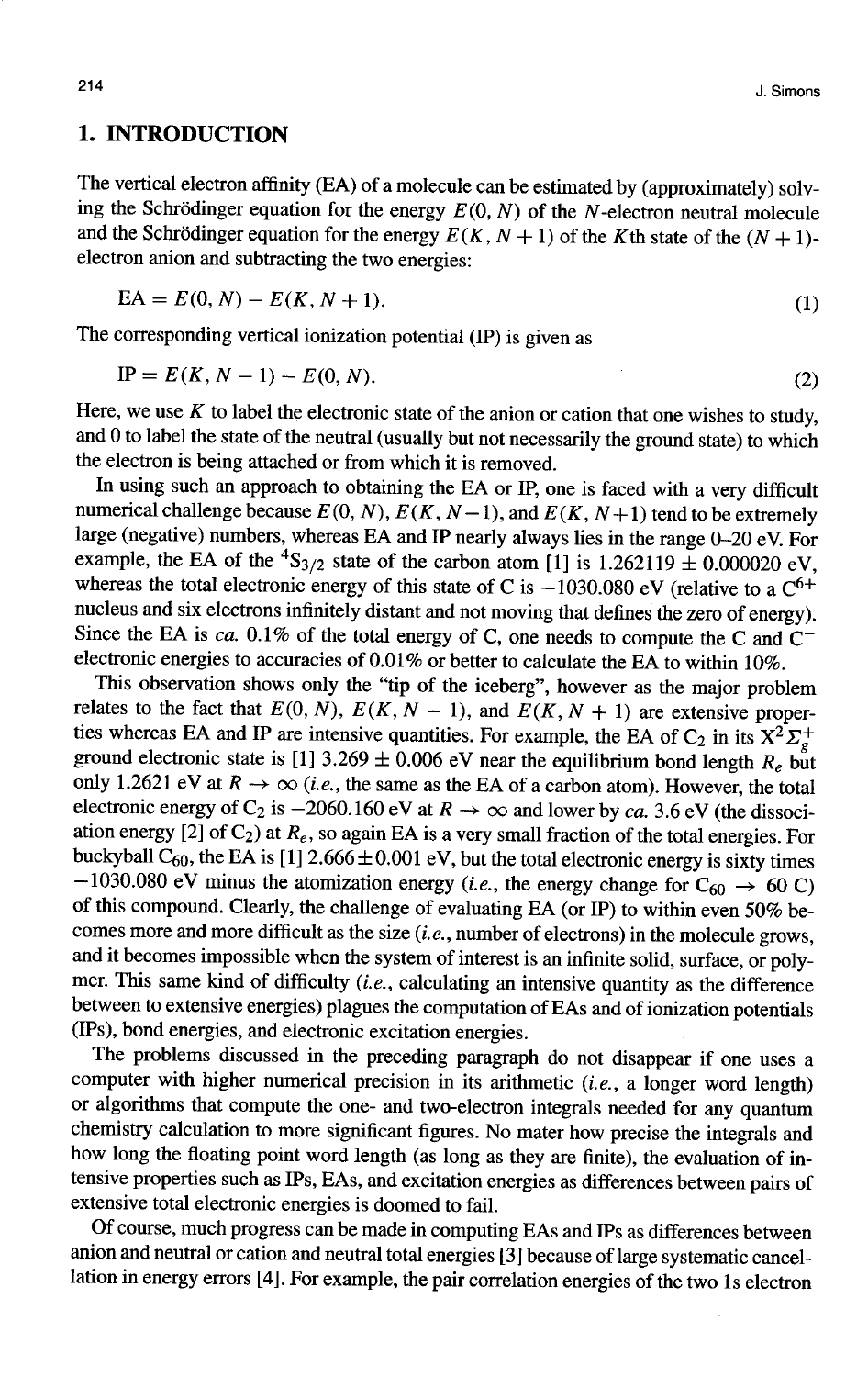pairs in  $C_2$  is quite large, but is very nearly the same as in  $C_2^-$ , so even a large percent error made in computing these contributions to the total energy may not greatly affect the EA computed by subtracting  $E(K, N + 1)$  from  $E(0, N)$ . Some of the earliest high quality ab initio calculations of EAs were carried out using wave function techniques and calculating separate neutral and anion energies. Nevertheless, in the late 1960s and early 1970s, workers were motivated to develop methods that would allow intensive energy differences such as EAs [5], ionization potentials (IPs) and excitation energies ( $\Delta E$ s) "directly" rather than as differences in two very large numbers. This point of view is what led to the development of so-called equations of motion (EOM) methods as well as Greens function methods [6] pioneered by the Linderberg and Ohrn groups and, more recently, response function approaches [7] of Jørgensen, Olsen, and co-workers. In all of these theories, one performs a derivation in which the two total energies (i.e., ion and neutral or ground and excited state) are subtracted analytically (rather than numerically) thereby achieving an analytical expression for the desired intensive energy difference. It is by thus dealing with equations that involve only intensive energies that one can overcome the problems detailed earlier.

Among the earliest practitioners of EOM methods in the chemistry community were McKoy t8l and his group at Cal Tech. They imported many ideas and mathematical tools from the nuclear physics literature [9], where EOM theories had been used to study excited states of nuclei, and they focused their efforts on electronic excitation energies  $\Delta E$ , not IPs or EAs. In 1973, the author used the framework of EOM theory [10] as expressed by the McKoy group to develop a systematic (i.e., order-by-order in the Møller-Plesset perturbation theory sense) approach for directly computing molecular EAs and IPs as eigenvalues of the EOM working equations. It is this development and its subsequent improvement, to several of which Prof. Poul Jørgensen contributed, and extensions [11] by our group and others that we now describe.

### 2. BASICS OF EOM THEORY

# 2.1. The EA equations of motion

The fundamental working equations of any EOM theory can be derived by writing the Schrödinger equations for the neutral and anion (or neutral or cation or ground and excited) states of interest and subtracting the two equations as a first step toward obtaining a single equation that will yield the EA or IP or  $\Delta E$ . That is, the EOM theory produces the intensive energy difference directly as an eigenvalue of the working equation. As above, we use  $|0, N\rangle$  to denote the 0th electronic state of the N-electron neutral and  $|K, N + 1\rangle$ to denote the K<sup>th</sup> state of the  $(N + 1)$ -electron anion and write the two Schrödinger equations as

$$
H|0, N\rangle = E(0, N)|0, N\rangle, \tag{3}
$$

$$
H|K, N+1\rangle = E(K, N+1)|K, N+1\rangle.
$$
 (4)

Because  $|0, N\rangle$  and  $|0, N + 1\rangle$  contain different numbers of electrons, it is convenient in developing EOM theories of EAs to express the electronic Hamiltonian  $H$  in second-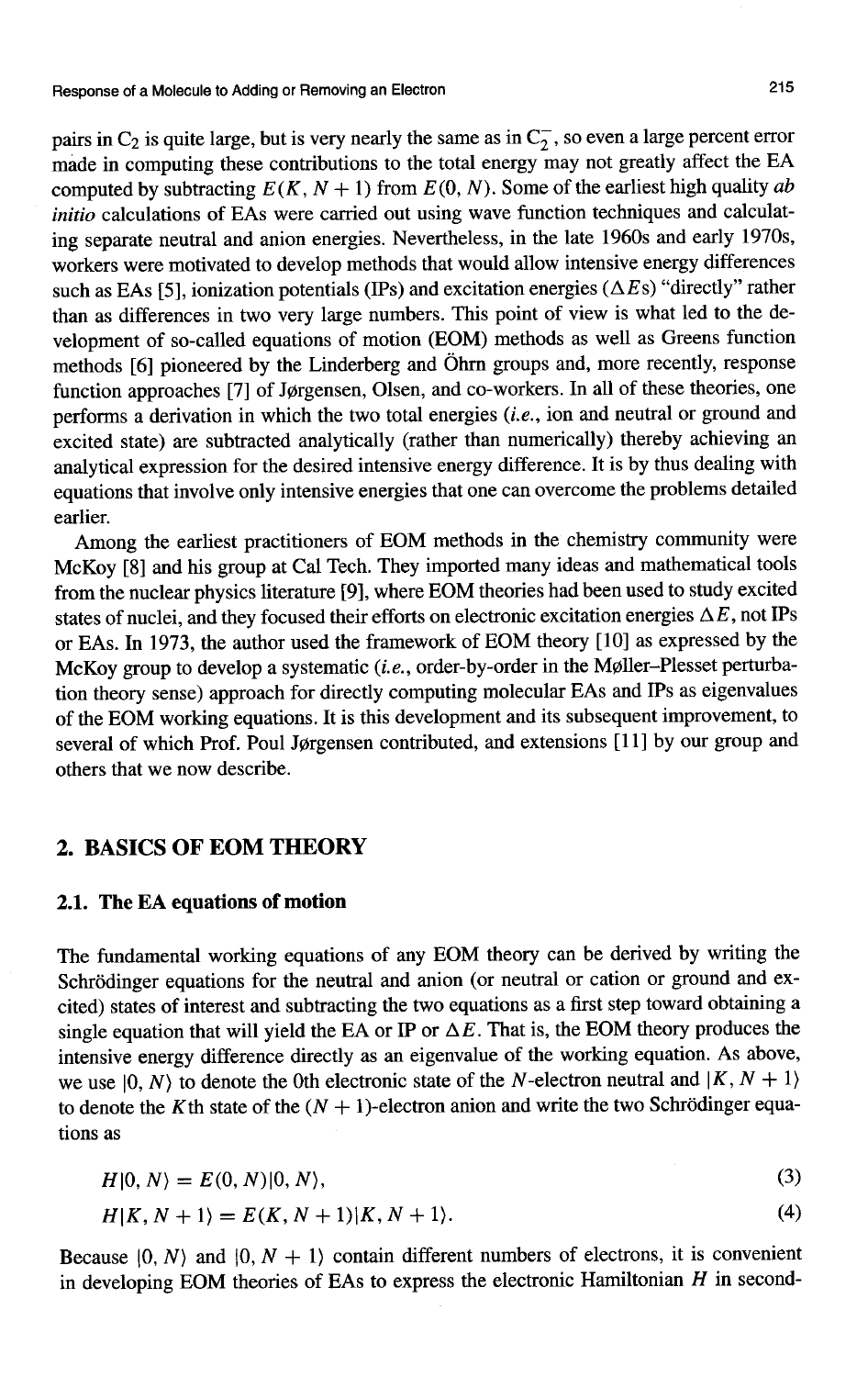J. Simons

quantized form [12]:

$$
H = \sum_{i,j} h(i,j)i^{+}j + \frac{1}{2} \sum_{i,j,k,l} \langle i,j|k,l \rangle i^{+}j^{+}lk \tag{5}
$$

where  $h(i, j)$  represents a matrix element of the one-electron operators (*i.e.*, kinetic energy, electron-nuclear Coulomb attraction, etc.) within the orthonormal molecular spinorbital basis  $\{\phi_i\}$ ,  $\langle i, j | k, l \rangle$  is a matrix element of the two-electron operators (*i.e.*, electron-electron repulsion), and the set of Fermion creation operators  $\{i^+\}$  create an electron in the  $\{\phi_i\}$  spin-orbitals, whereas the  $\{i\}$  operators destroy such an electron. Writing  $H$  in such a form allows us to use the same  $H$  in equations (3) and (4) even those these two Schrödinger equations relate to  $N$  and  $N + 1$  electrons, respectively.

The next step in developing an EOM equation is to assume that the anion state  $|K, N+1\rangle$ can be related to the neutral state  $|0, N\rangle$  through an operator  $O^+(K)$ :

$$
|K, N+1\rangle = Q^+(K)|0, N\rangle
$$
\n<sup>(6)</sup>

that maps the neutral molecule wave function into the desired anion wave function.

For the EA case at hand, the operator  $Q^+(K)$  is usually written in terms of scalar coefficients  $t(K, l)$  multiplied by operators  $T^+(l)$ , also expressed in second-quantization language, each of which involves adding an electron

$$
Q^{+}(K) = \sum_{l} t(K, l)T^{+}(l). \tag{7}
$$

Manne showed [13] that a complete set of such  $T^+(l)$  operators consists of the union of sets of operators {p+} that add an electron to a spin-orbital  $\phi_p$ , operators {p+q+a} that add an electron to  $\phi_p$  and excite another electron from  $\phi_a$  to  $\phi_q$ , operators  $\{p^+q^+r^+ab\}$  that add an electron to  $\phi_p$  excite an electron from  $\phi_a$  to  $\phi_r$  and excite another electron from  $\phi_b$ to  $\phi_a$  as well as higher-level electron addition and excitation operators up to the highestlevel operators that add an electron and induce  $N$  excitations. In labeling these operators, the indices  $a, b, c, d, etc.$ , are used to denote spin-orbitals occupied in a so-called reference Slater determinant within  $|0, N\rangle$  and p, q, r, s, etc., are used to denote unoccupied (i.e., virtual) spin-orbitals. The reference determinant, which is what defines the concept of occupied and unoccupied spin-orbitals, is usually chosen to be the determinant l0) within the neutral-molecule wave function

$$
|0, N\rangle = \sum_{J=0,M} C(0,J)|J\rangle
$$
 (8)

with the largest amplitude  $C(0, 0)$ , but it has been shown [13] that  $|0\rangle$  can actually be taken to be any determinant within  $|0, N\rangle$  that possesses non-zero amplitude. Later we will deal with how one determines the  $C(0, J)$  amplitudes in the wave function  $(0, N)$ ; for now, suffice it to say these amplitudes can, for example, be taken from Moller-plesset (Mp) perturbation theory, from multiconfiguration self-consistent field (MCSCF) theory, from configuration interaction (CI) theory or from coupled-cluster (CC) theory.

Using equation  $(6)$  in equation  $(4)$  and subtracting equation  $(3)$  from  $(4)$  gives a single equation whose eigenvalue gives the desired EA:

$$
(H Q^{+}(K) - Q^{+}(K)H)|0, N\rangle = (E(K, N + 1) - E(0, N))Q^{+}(K)|0, N\rangle
$$
 (9)

216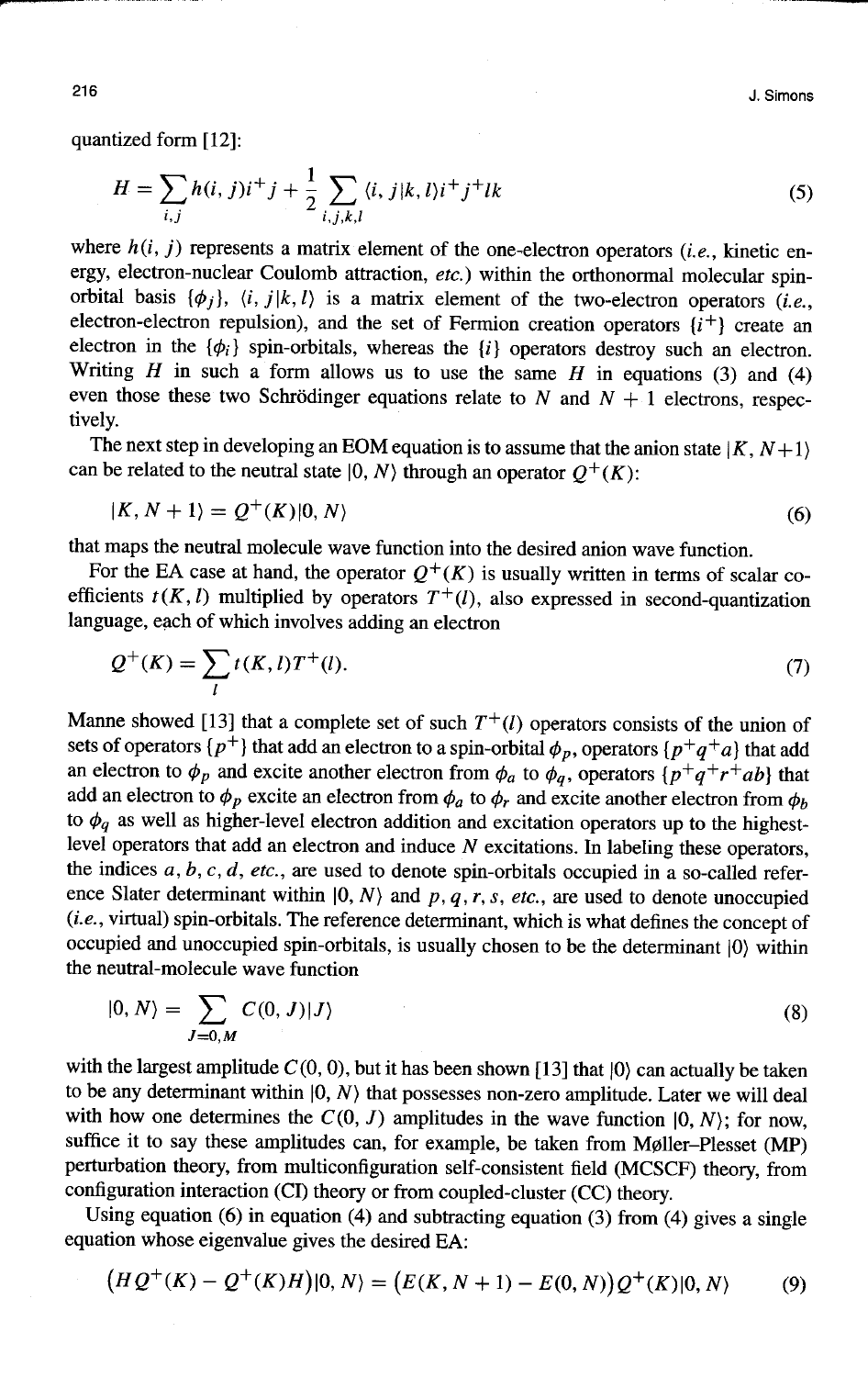Response of a Molecule to Adding or Removing an Electron

or, in terms of the commutator  $[H, Q^+(K)]$ 

$$
[H, Q^{+}(K)]|0, N\rangle = EQ^{+}(K)|0, N\rangle
$$
\n(10)

where the eigenvalue  $E$  is the negative of the EA. The key point is that one now has a single equation to be solved that produces the intensive EA as its eigenvalue. This equation appears to be of the conventional eigenvalue-eigenfunction form, but it is somewhat different because the operator that acts on the eigenfunction  $Q^+(K)|0, N\rangle$  is not the Hamiltonian but a commutator involving the Hamiltonian. The fact that the commutator appears is what causes the eigenvalue to be an intensive energy difference.

To progress further toward practical implementation, specific choices must be made for how one is going to approximate the neutral-molecule wave function  $|0, N\rangle$  and at what level one is going to truncate the expansion of the operator  $Q^+(K)$  given in equation (7). It is also conventional to reduce equation (10) to a matrix eigenvalue equation by projecting this equation onto an appropriately chosen space of  $(N + 1)$ -electron functions. Let us first deal with the latter issue.

Once the number of  $T^+(l)$  operators used to construct  $Q^+(K)$  has been chosen (we discuss this choice later), the total number  $l^{\max}$  of  $t(K, l)$  amplitudes has been determined. Multiplying equation (10) on the left by the adjoint  $T(j)$  of any one of the  $T^+$  operators, and then projecting the resultant equation against  $(0, N)$  gives one form of the working EOM EA equations:

$$
\sum_{l} \langle 0, N | T(j) [H, T^+(l)] | 0, N \rangle t(K, l) = E \sum_{l} \langle 0, N | T(j) T^+(l) | 0, N \rangle t(K, l).
$$
\n(11)

To make use of this equation, the  $(0, N|T(j)[H, T^+(l)]|0, N)$  and  $(0, N|T(j)T^+(l)|0, N)$ matrices of dimension  $l^{max} \times l^{max}$  must first be evaluated in terms of one-and two-electron integrals (appearing in  $H$ ) and one-, two-, and higher-body density matrices (depending upon the level at which the  $\{T^+(l)\}$  operator expansion is truncated). Subsequently, the EA values (*i.e.*, EAs for the various anion states, K, relative to the  $|0, N\rangle$  state of the neutral) are computed as minus the eigenvalues  $E$  of equation (11).

#### 2.2. The analogous equations of motion for ionization potentials

It is useful to explore how this same framework has been used to compute molecular ionization potentials (IPs). It is fairly straightforward to show that an equation analogous to equation (10) but reading

$$
\langle 0, N | \left( H \mathcal{Q}^+(K) - \mathcal{Q}^+(K) H \right) = \left( E(0, N) - E(K, N-1) \right) \langle 0, N | \mathcal{Q}^+(K) \tag{12}
$$

is valid if the operators  $\{Q^+(K)\}\$ are as given in equation (7) but with the  $\{T^+(l)\}\$ defined to include operators of the form  $\{a^+, a^+b^+p, a^+b^+c^+q, etc.\}$ . Of course, in equation (12), the operators within  $Q^+(K)$  act to the left on  $(0, N)$  to generate cationic states. As a result, neutral-cation energy differences appear in equation (12) and thus this offers a route to computing IPs. Multiplying this equation on the right by any one of the  $T(j)$ operators and then projecting against  $|0, N\rangle$  gives

$$
\sum_{l} \langle 0, N | [H, T^+(l)] T(j) | 0, N \rangle t(K, l) = E \sum_{l} \langle 0, N | T^+(l) T(j) | 0, N \rangle t(K, l) \tag{13}
$$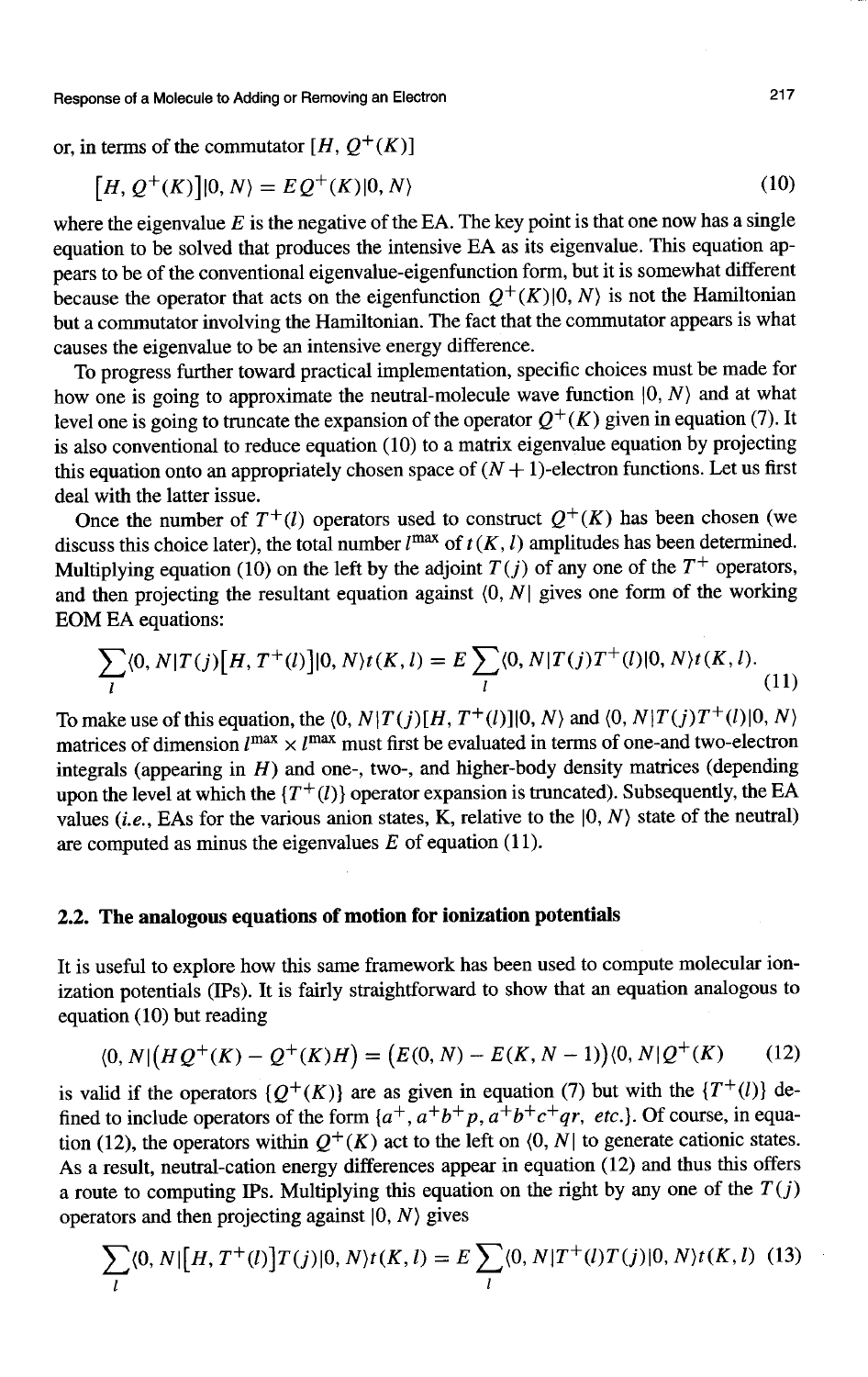but now the eigenvalues E denote values of  $(E(0, N) - E(K, N - 1))$ , which are the negatives of the IPs.

Thus far, we see that EOMs can be written that allow EAs or IPs to be computed. The fundamental constructs within these equations are as follows:

- (i) For the EA case, matrix elements  $(0, N|T(j)[H, T^+(l)]|0, N)$  involving the commutator of H with the  $T^+(l)$  operators then multiplied on the left by a  $T(j)$  operator, as well as an analogous overlap matrix element  $\langle 0, N|T(j)T^+(l)|0, N \rangle$ ;
- (ii) for the IP case, matrix elements  $(0, N|[H, T^+(l)]T(j)|0, N)$  of the same commutator but with the  $T(j)$  operator on the right, as well as the corresponding overlap matrix element  $\langle 0, N|T^+(l)T(i)|0, N \rangle$ ;
- (iii) the neutral-molecule wave function  $|0, N\rangle$  with respect to which the EA or IP is to be evaluated.

### 2.3. The rank of the operators

It is now useful to analyze the density matrix elements<sup>1</sup> that enter into these equations. Each of the  $T^+(j)$  operators contains an odd number of creation or annihilation operators, and the Hamiltonian H contains two (i.e.,  $i^+j$ ) or four (i.e.,  $i^+j^+l^$ ) such operators. It can be seen that the commutator  $[H, T^+(l)]$  does not contain four plus the number of creation or annihilation operators in  $T^+(l)$ , but two fewer operators. For example, the commutator  $[i+j+k, p+q+a]$  does not yield any terms with four creation and three annihilation operators but only terms with three creation and two annihilation operators. We say that the act of forming the commutator (which is what causes the higher order operators to cancel) gives rise to a reduction in the rank of the operators. As a result, both the operator products  $T(j)[H, T^+(l)]$  and  $[H, T^+(l)]T(j)$ , which appear in the EA and IP equations of motion, respectively, contain terms only involving both creation and annihilation operators equal to the number of creation operators in  $T^+ (l)$  plus one plus the number of creation operators in  $T(j)$ . For example, if  $T^+(l) = p^+q^+a$  and  $T(j) = b^+rs$ , then  $T(j)[H, T^+(l)]$  and  $[H, T^+(l)]T(j)$  will contain terms with no more than four creation and four annihilation operators. This means that the density matrices needed to from  $(0, N|T(j)[H, T^+(l)]|0, N)$  and  $(0, N|[H, T^+(l)]T(j)|0, N)$  will be, at most, fourth order density matrices of the  $(0, N | \dots | 0, N)$  density.

# 2.4. Equations of lower rank for both EAs and IPs

Indeed, in the early years of using EoM methods [14] to compute EAs and Ips, operator manifolds of the form  $\{T^+(l)\} = \{p^+; p^+q^+a, p^+q^+r^+ba, etc.\}$  or  $\{T^+(l)\} =$  $\{a^+, a^+b^+p, a^+b^+c^+q, etc.\}$  were employed with Møller-Plesset approximations to  $|0, N\rangle$  (usually taken through first order) to form the kind of matrix elements appearing in equations (11) and (13) and to then evaluate EAs and IPs from their eigenvalues  $E$ . However, it became more common to use a combination of the EA and Ip EoMs formed

<sup>&</sup>lt;sup>1</sup> The first- and second-order density matrices, respectively, have elements given by  $\langle 0, N|j+k|0, N \rangle$  and  $(0, N|j^+k^+lh|0, N).$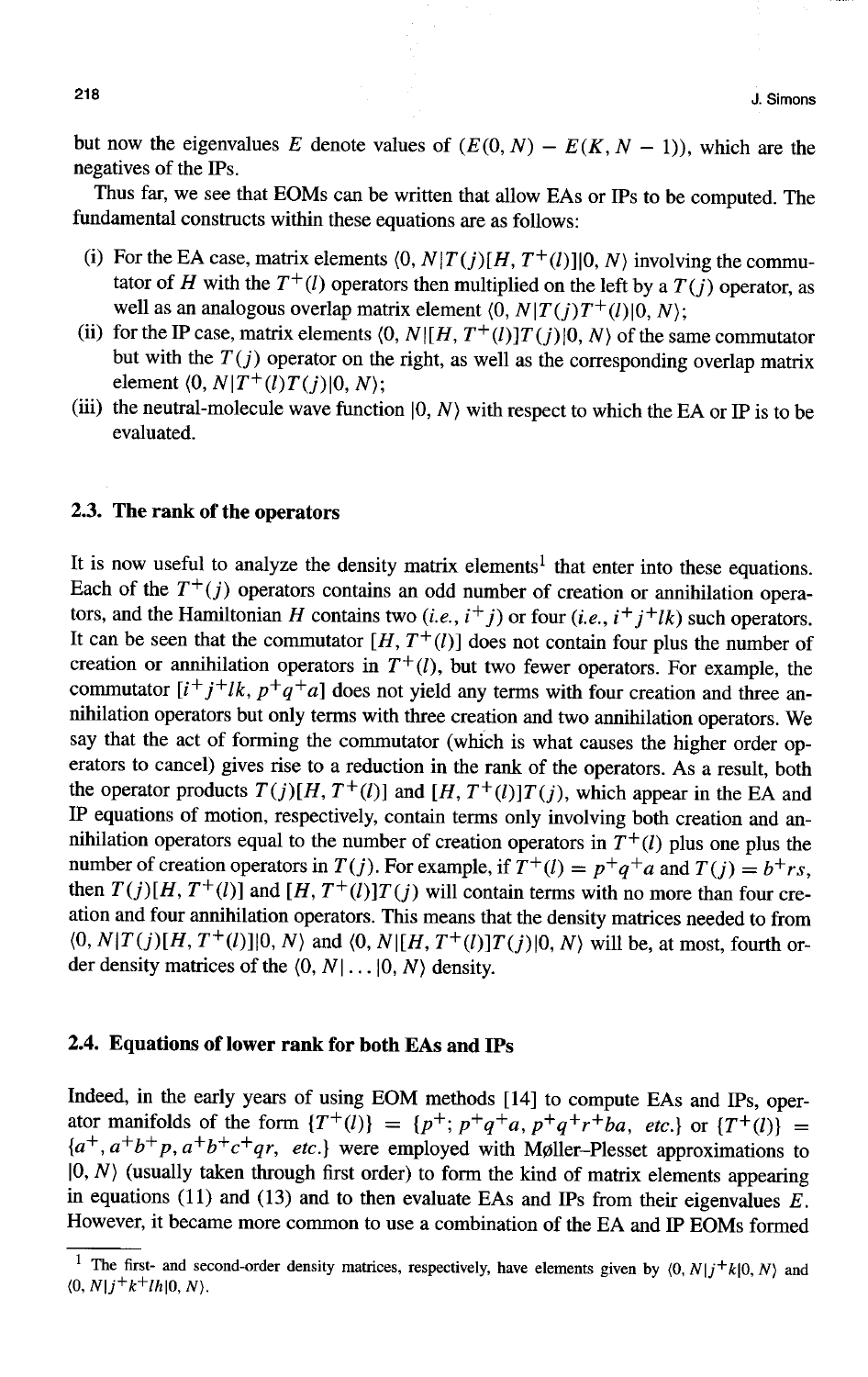Response of a Molecule to Adding or Removing an Electron 2008 2009

by adding equations (11) and (13), while expanding the  $\{T^+(l)\}$  operator manifold to include both those needed to evaluate EAs  ${p^+; p^+q^+a, p^+q^+r^+ba, etc.}$  and those needed for the IPs  $\{a^+, a^+b^+p, a^+b^+c^+qr, etc.\}$ , to simultaneously compute both such energy differences.

To understand why such a combination has proven beneficial, it suffices to examine the form and rank of the operators whose  $(0, N | ... | 0, N)$  matrix elements must be evaluated

$$
\sum_{l} \langle 0, N | [H, T^{+}(l)] T(j) + T(j) [H, T^{+}(l)] | 0, N \rangle t(K, l)
$$
  
=  $E \sum_{l} \langle 0, N | T^{+}(l) T(j) + T(j) T^{+}(l) | 0, N \rangle t(K, l).$  (14)

Recall that the  $T^+(i)$  operators contain an odd number of creation or annihilation operators. Each of the products  $[H, T^+(l)]T(i)$ ,  $T(i)[H, T^+(l)]$ ,  $T^+(l)T(j)$ , and  $T(j)T^+(l)$ thus contain an even number of such operators. However, because of the fundamental anticommutation properties of these operators

$$
i^+j + ji^+ = \delta_{i,j},\tag{15}
$$

$$
ij + ji = 0,\t(16)
$$

$$
i^+j^+ + j^+i^+ = 0 \tag{17}
$$

it can easily be shown that the *operator combinations*  $T^+(l)T(j) + T(j)T^+(l)$  and  $[H, T^+(l)]T(j) + T(j)[H, T^+(l)]$  contain one fewer creation and one fewer annihilation operator than does either of the two terms in the sums. So, by combining the EA and IP EOMs, one effects a rank reduction in the operators appearing in the equations although the dimensions of the matrices one needs to construct are doubled (because the  $\{T^+(l)\}$ ) operator manifold was doubled when both EA and IP operators were included. The rank reduction is important because it means that the density matrices that need to be evaluated to compute the  $(0, N | \dots | 0, N)$  matrix elements are of lower rank in equation (14) than in either equation (11) or equation (13). As we said, it has become more common to use the combined EA and IP equation (14) because lower-order density matrices are required.

#### 2.5. Summary

Thus far, we have shown how one can obtain eigenvalue equations, in which the energy eigenvalues correspond to the intensive EAs (or IPs), by postulating that the anion (or cation) wave function can be related to the neutral-molecule wave function through an operator. We have also shown how the EA and IP equations of motion can be combined to generate a combined EOM from which both EAs and IPs can be obtained. The advantage to the latter approach is that the operators appearing in the resultant equations are of lower rank and thus lower-order density matrices must be evaluated to carry out the calculations. Let us now move on to address more specific embodiments of such EOM theories that result from different choices of the neutral-molecule wave function and of the operator connecting the neutral and anion wave functions.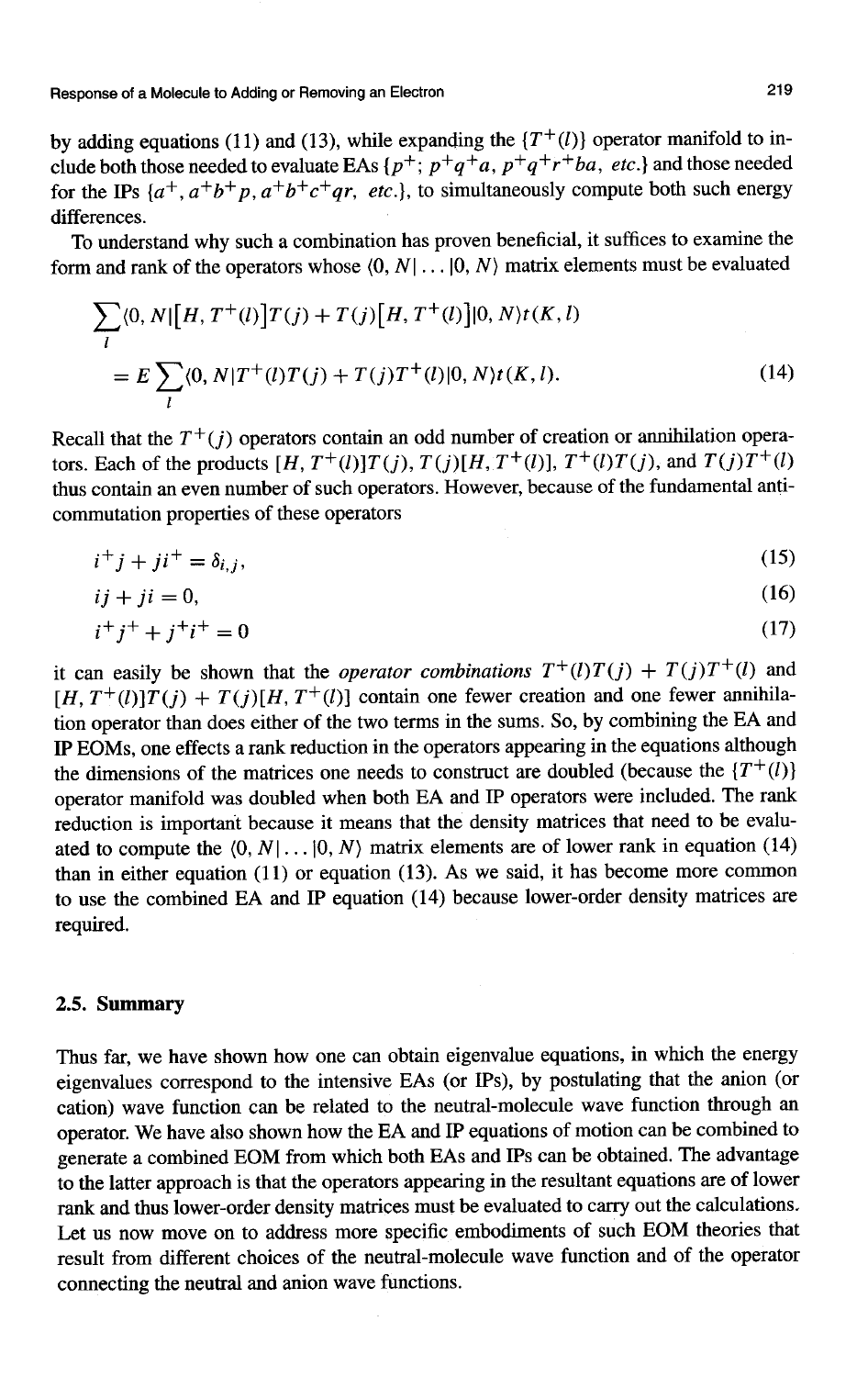# 3. PRACTICAL IMPLEMENTATIONS OF EOM THEORIES FOR EAS AND IPS

The basic ideas underlying any EoM method for computing EAs or Ips appear above. However, as discussed earlier, in any specific embodiment of such a method, one must commit to

- (i) a specific approximation to the neutral-molecule wave function  $(0, N)$ ,
- (ii) a specific choice of how large an operator manifold  $\{T^+(l)\}\$ to employ, and
- (iii) how to solve the resultant EOM equations for the eigenvalues  $E$  that then produce the EAs or IPs. In the following subsections, we describe the most commonly used choices for these three issues.

#### 3.1. The Møller-Plesset based approximations

In the earliest implementation of EoM approaches to EAs, the author's group [10,14] chose to represent the  $|0, N\rangle$  wave function in a Møller-Plesset (MP) expansion

$$
|0, N\rangle = \psi^0 + \psi^1 + \psi^2 + \cdots
$$
 (18)

with the single-determinant unrestricted Hartree-Fock (HF) function being  $\psi^0$  and the corresponding neutral-molecule HF Hamiltonian being  $H^0$ . This choice was made because there existed substantial evidence that EAs and IPs computed at the Koopmans' theorem level would not meet the desired 0.1 eV accuracy. The evidence on atoms and small molecules also showed that EAs and IPs computed using standard second-order MP theory were much more accurate but not sufficient to approach the 0.1 eV standard. For this reason, the author's group set their sites on the next reasonable level, that of third-order MP theory.

The operator manifold  $\{T^+(l)\}\$  was taken to consist of  $\{p^+; p^+q^+a\}$  and  $\{a^+, a^+b^+p\}$ . In a close collaboration with P. Jørgensen, this choice of operator manifold was shown to be capable of producing EAs and IPs that were precise through third order<sup>2</sup> in the MP perturbation, which is why this choice was made.

The resultant variant of equation (14) was not solved by finding the eigenvalues of this matrix eigenvalue equation whose dimension is the sum of the dimensions of the  $\{p^+; p^+q^+a\}$  and  $\{a^+, a^+b^+p\}$  operator manifolds. Rather, that large matrix eigenvalue problem was partitioned [10] using a primary subspace defined by the  $\{p^+, a^+\}$  operators and a secondary subspace defined by the  $\{p+q+a, a+b+p\}$  operators. The partitioned eigenvalue problem

$$
\sum_{j=a,p} H_{i,j}(E)X_j = EX_i
$$
\n(19)

whose dimension was that of the  $\{p^+, a^+\}$  operator space was used to find the eigenvalues E. Of course, the act of partitioning the higher-dimension matrix eigenvalue problem does not change the values of  $E$  that represent solutions to the equations. That is, the same  $E$  values that fulfill the original equations are also solutions to the partitioned equations. However, once one introduces approximations designed to evaluate elements of the partitioned  $H_{i,j}(E)$  matrix to a chosen order in perturbation theory, this equivalence is lost. -;--

 $^2$  See Ref. [6k].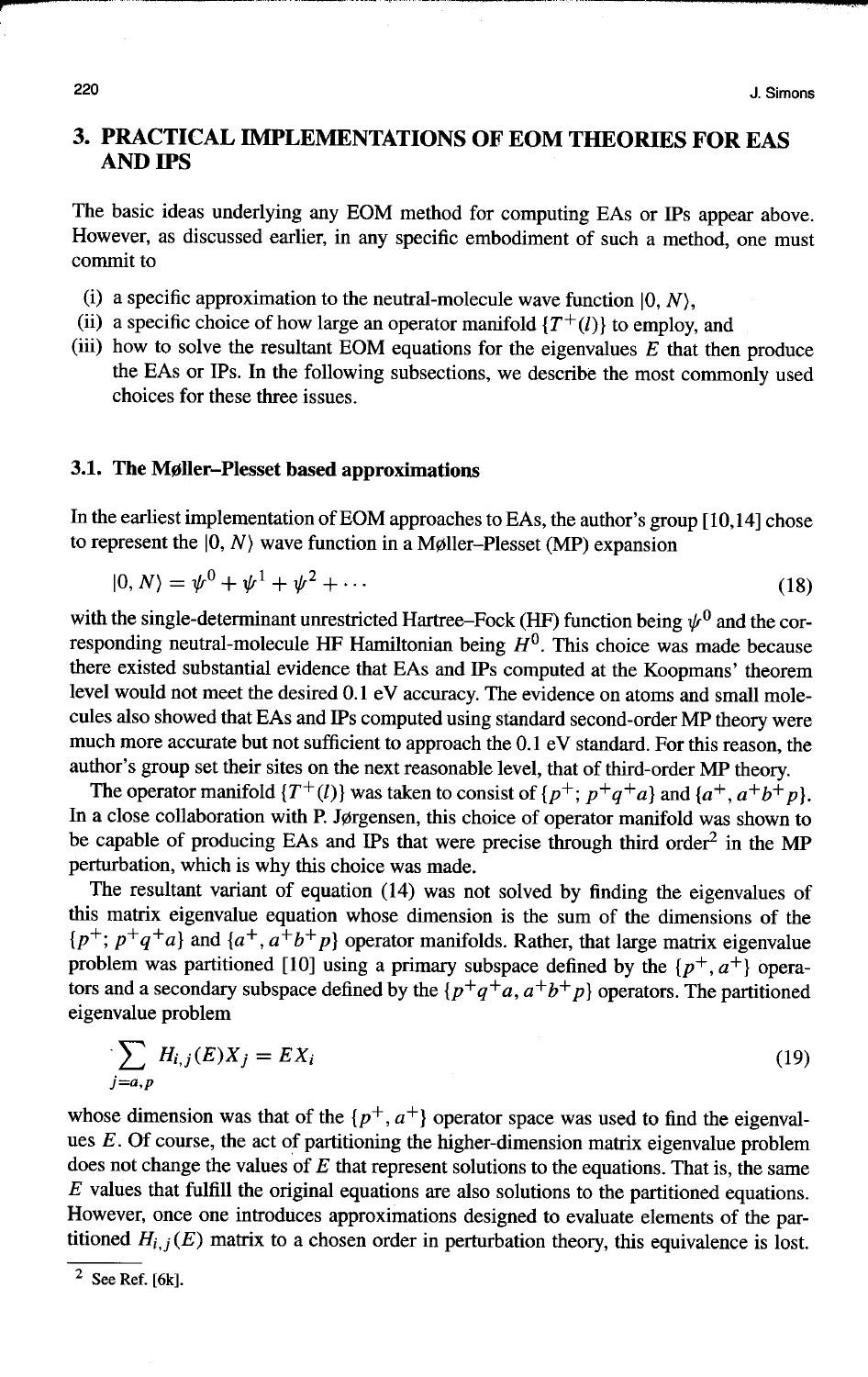#### Response of a Molecule to Adding or Removing an Electron 221 and 221

It is precisely by making such an order analysis (e.g., computing  $H_{i,j}(E)$  through second or third order) that EOM theories capable of evaluating EAs or IPs to a given order were obtained.

When the elements of the partitioned matrices were evaluated through second order in the MP series, the following expression was obtained for the matrix elements  $H_{i,j}$ ;

$$
H_{i,j}(E) = \varepsilon_i \delta_{i,j} - \sum_{p,q,a} \frac{\langle i, a||p,q\rangle \langle p,q||j,a\rangle}{\varepsilon_p + \varepsilon_q - \varepsilon_a - E} + \sum_{a,b,p} \frac{\langle i, p||a,b\rangle \langle a,b||j,p\rangle}{\varepsilon_a + \varepsilon_b - \varepsilon_p - E}.
$$
 (20)

Here, the  $\varepsilon_j$  denote the UHF spin-orbital energies of the neutral molecule and the  $\langle i, j | k, l \rangle$ denote differences in two-electron integrals  $((i, j||k, l) = (i, j|k, l) - (i, j|l, k))$ . Such expressions were also obtained by Reinhardt and Doll [17] within the Greens function framework, but they had not extended their efforts to third or higher orders.

The expression for  $H_{i,j}(E)$  valid through third order in the MP series is more complicated and is derived in Refs.  $[10]$ .<sup>3</sup> The partitioned matrix eigenvalue equation was written in those works as

$$
H(E)X = EX
$$
 (21)

where the elements of the H matrix were defined as follows:

$$
H_{i,j}(E) = A_{i,j} + \sum_{\alpha < \beta, m} \frac{B_{i,\alpha m \beta} B_{j,\alpha m \beta}^*}{E_{\alpha \beta}^m + E} - \sum_{N+1 < n, \alpha} \frac{B_{i,n\alpha N+1g} B_{j,n\alpha N+1}^*}{E_{\alpha}^{N+1n} - E} - \sum_{N+1 < m < n, \alpha} \frac{B_{i,n\alpha m g} B_{j,n\alpha m}^*}{E_{\alpha}^{m n} - E}.
$$
\n(22)

In turn, the elements of the  $A$  and  $B$  matrices are shown below:

$$
B_{i,\alpha m\beta} = -\langle im|\alpha\beta\rangle - \frac{1}{2} \sum_{p,q} \langle im|pq\rangle K_{\alpha\beta}^{(pq)} + \sum \left[ \langle i\gamma|p\alpha\rangle K_{(\beta\gamma)}^{(mp)} - \langle i\gamma|p\beta\rangle K_{(\alpha\gamma)}^{(mp)} \right],
$$
\n(23)

$$
B_{i,n\alpha m} = \langle i\alpha|mn\rangle + \frac{1}{2} \sum_{\gamma,\delta} \langle i\alpha|\gamma\delta\rangle K_{(\delta\gamma)}^{mn}
$$
  
+ 
$$
\sum_{\gamma,p} [\langle ip|\gamma n\rangle K_{(\alpha\gamma)}^{(mp)} - \langle ip|\gamma m\rangle K_{(\alpha\gamma)}^{(np)}],
$$
  

$$
A_{i,j} = \delta_{i,j}\varepsilon_i + \sum_{k,l} \langle ik|jl\rangle F_{kl}
$$
 (25)

to which one adds the following  $E$ -independent terms

$$
\delta A_{i,j} = \sum_{\delta,\beta,p,m,n} \frac{\langle jp||i\delta\rangle \langle \delta\beta||mn\rangle \langle mn||p\beta\rangle}{(\varepsilon_{\delta} - \varepsilon_{p})(\varepsilon_{\delta} + \varepsilon_{\beta} - \varepsilon_{m} - \varepsilon_{n})} + \sum_{\delta,\beta,p,m,n} \frac{\langle j\delta||ip\rangle \langle p\beta||mn\rangle \langle mn||\delta\beta\rangle}{(\varepsilon_{\delta} - \varepsilon_{p})(\varepsilon_{\delta} + \varepsilon_{\beta} - \varepsilon_{m} - \varepsilon_{n})}
$$

 $3$  See Ref. [6k].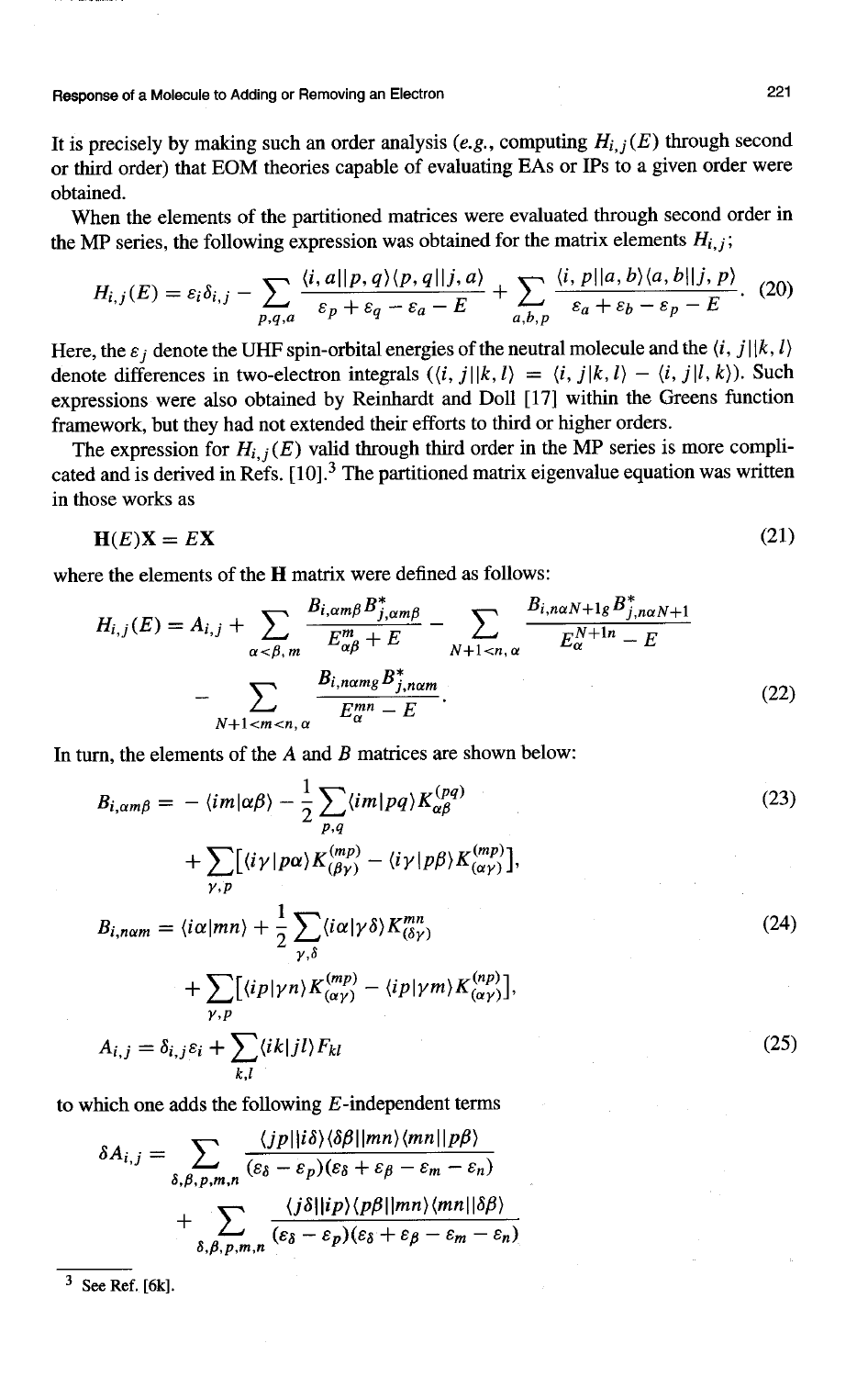$$
+\sum_{\delta,\alpha,\beta,p,n} \frac{\langle jp||i\delta\rangle\langle\delta n||\beta\alpha\rangle\langle\alpha\beta||pn\rangle}{(\varepsilon_{\delta}-\varepsilon_{p})(\varepsilon_{\alpha}+\varepsilon_{\beta}-\varepsilon_{p}-\varepsilon_{n})}\n+ \sum_{\delta,\alpha,\beta,p,n} \frac{\langle j\delta||ip\rangle\langle\delta n||\beta\alpha\rangle\langle\alpha\beta||pn\rangle}{(\varepsilon_{\delta}-\varepsilon_{p})(\varepsilon_{\alpha}+\varepsilon_{\beta}-\varepsilon_{p}-\varepsilon_{n})}.
$$
\n(26)

The energy denominators appearing in the  $H_{ij}$  matrix elements are

$$
E_{\alpha}^{mn} = \varepsilon_m + \varepsilon_n - \varepsilon_{\alpha} - \langle \alpha m | \alpha m \rangle - \langle \alpha n | \alpha n \rangle + \langle m n | mn \rangle, \tag{27}
$$

$$
E_{\delta\gamma}^P = \varepsilon_p - \varepsilon_\delta - \varepsilon_\gamma - \langle \delta p | \delta p \rangle - \langle \gamma p | \gamma p \rangle + \langle \delta \gamma | \delta \gamma \rangle. \tag{28}
$$

Finally, the  $F$  quantities appearing above are given as

$$
F_{kl} = \sum_{\alpha < \beta, \ p} \left[ K_{\alpha\beta}^{pk} K_{\alpha\beta}^{pl} + K_{\alpha\beta}^{kp} K_{\alpha\beta}^{lp} \right] - \sum_{p < q, \ \alpha} \left[ K_{\alpha l}^{pq} K_{\alpha k}^{pq} + K_{l\alpha}^{pq} K_{k\alpha}^{pq} \right] \tag{29}
$$

where

$$
K_{\alpha\beta}^{(pq)} = K_{\alpha\beta}^{pq} - K_{\alpha\beta}^{qp},\tag{30}
$$

$$
K_{(\alpha\beta)}^{pq} = K_{\alpha\beta}^{pq} - K_{\beta\alpha}^{pq},
$$
\n(31)

$$
K^{(pq)}_{(\alpha\beta)} = K^{pq}_{\alpha\beta} - K^{qp}_{\alpha\beta} - K^{pq}_{\beta\alpha} + K^{qp}_{\beta\alpha},
$$
\n(32)

and the latter quantities are the MP expansion coefficients of the first-order wave function:

$$
K_{\alpha\beta}^{mn} = \frac{\langle mn|\alpha\beta\rangle}{\varepsilon_{\alpha} + \varepsilon_{\beta} - \varepsilon_{m} - \varepsilon_{n}}.\tag{33}
$$

Although more complicated than their second-order counterparts, the basic structure of the above expressions for  $H_{i,j}(E)$  are the same as those shown earlier.

These third-order equations have been used in many applications in which molecular EAs have been computed for a wide variety of species as illustrated in Refs. [14]. Clearly, all of the quantities needed to form the second- or third-order EOM matrix elements  $H_{j,k}$  are ultimately expressed in terms of the orbital energies  $\{\varepsilon_k\}$  and two-electron integrals  $\langle j, k | l, h \rangle$  evaluated in the basis of the neutral molecule's Hartree-Fock orbitals that form the starting point of the Møller-Plesset theory. However, as with most electronic structure theories, much effort has been devoted to recasting the working EoM equations in a manner that involves the atomic-orbital (AO) fwo-electron integrals rather than the molecular-orbital based integrals. Because such technical matters of direct AOdriven calculations are outside the scope of this work, we will not delve into them further here although we note that J. Oddershede [15] and our group looked into how to express EOM+ype calculations in the AO basis.

# 3.2. Relationship to Greens functions/propagators

It turns out that in the early 1970s when we were developing and implementing the EoM method for treating EAs and IPs, several groups had taken a different approach to the evaluation of atomic and molecular electronic energy differences using what were called Greens

222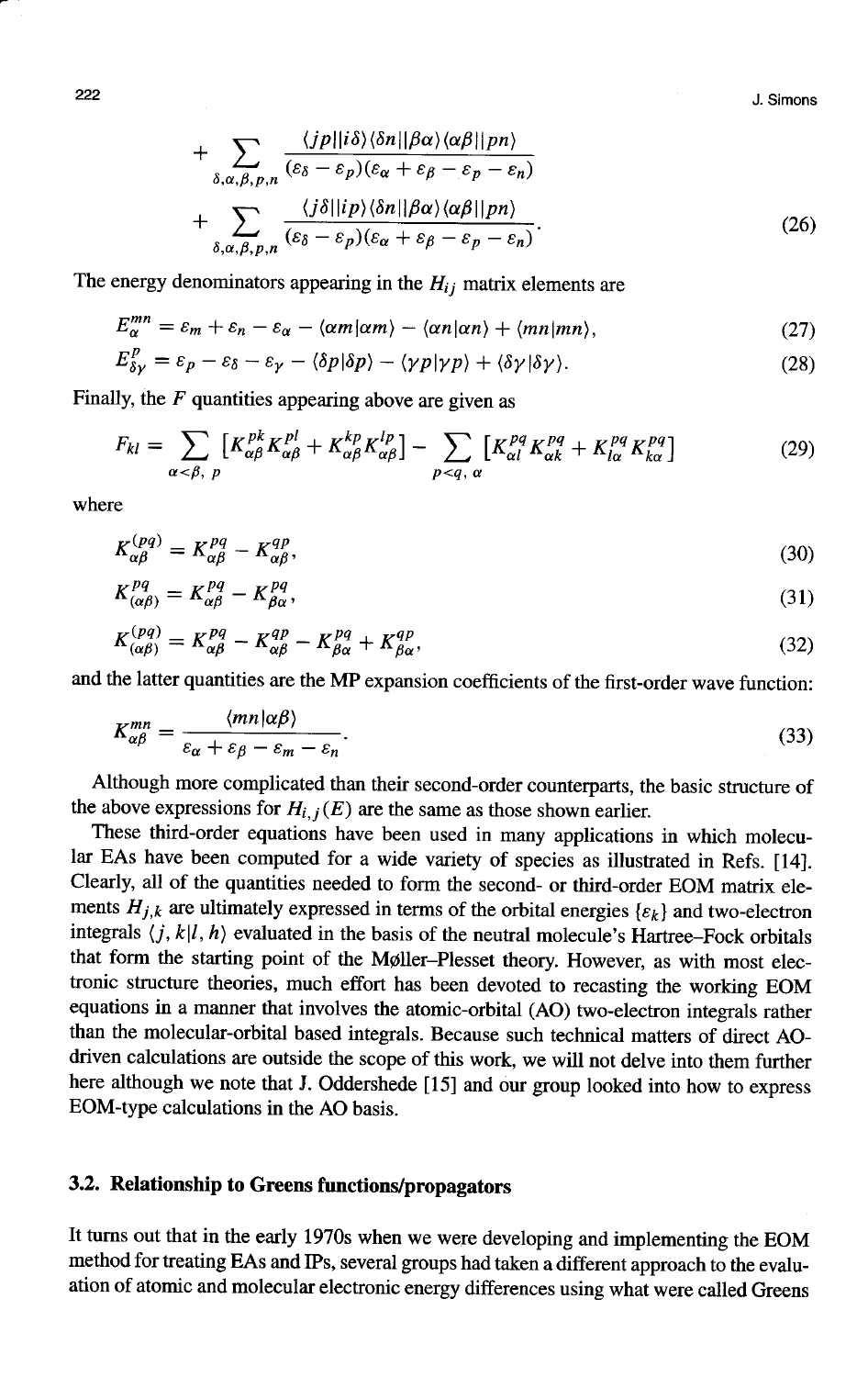functions (GF) or propagators. Linderberg and Öhrn pioneered<sup>4</sup> the use of such methods in quantum chemistry, while Cederbaum and co-workers [16], Reinhardt and Doll [17], Taylor, Yaris, and co-workers [18] and Pickup and Goscinski [19] were among the first to apply the methods to EAs and IPs using an *ab initio* approach. Purvis and Öhrn [20] soon thereafter expanded the range of the theory to include open-shell systems. These workers as well as Jørgensen and Oddershede [21] and others [22] developed Møller-Plesset based GFs for evaluating electronic excitation energies but we will not discuss these developments further here because our emphasis is on IPs and EAs.

The GF EA and IP theories were derived from consideration of the following timedependent matrix elements:

$$
G_{j,k}(t) = (1/i\hbar)\Theta(t)\langle 0, N|\exp(iHt/\hbar)j^{+}\exp(-iHt/\hbar)k|0, N\rangle
$$
  
+ 
$$
(1/i\hbar)\Theta(-t)\langle 0, N|\&\exp(iHt/\hbar)j^{+}\exp(-iHt/\hbar)|0, N\rangle.
$$
 (34)

Here,  $\Theta(t)$  is the Heaviside step function, which equals unity when t is positive and zero when t is negative,  $j^{+}$  and k are the same creation and annihilation operators discussed earlier, and  $|0, N\rangle$  is the neutral-molecule reference wave function. Introducing complete sets of  $N-1$  and  $N+1$  electron Hamiltonian eigenfunctions into the first and second terms in equation (34), it is straightforward to see that one observes time dependences varying as  $exp(i[E(0, N) - E(K, N - 1)]t/\hbar)$  and  $exp(i[E(K, N + 1) - E(0, N)]t/\hbar)$ , respectively.

Taking the time derivative of equation (34), one obtains expressions involving commutators of the form  $[H, i^+]k$  and  $k[H, i^+]$  just as one finds in equation (14). By analyzing the resulting time-derivative equations, workers in this field were able to obtain equations that such  $G_{j,k}(t)$  matrix elements obey (n.b., these were called the equations of motion for these quantities). The workers named above were able to express the resulting equations in terms of one-and two-electron integrals and corresponding density matrices much as the author had done within the EOM framework. In fact, it turned out that the final working equations of the so-called one-electron Greens function (GF) or electron propagator defined in equation (34), when Fourier transformed from the time to the energy domain, were exactly the same as the EOM equations given above  $(i.e., equation (20)$  and those reproduced from Refs.  $[10]$ .<sup>5</sup> However, only the Cederbaum group achieved the full third-order expressions within the GF framework analogous to what we reproduced above.

Especially in recent years, much of the work aimed at calculating EAs and IPs using these direct-calculation EOM and GF methods has been performed within the notation of Greens functions and has been carried out by Vince Ortiz's group [23] as well as by the Cederbaum group. The workers who pioneered GF theory have also shown that the residues (or eigenvectors, depending on how one solves the equations) also provide a wealth of information other than energy differences. To further illustrate the impact that such advances have had within the quantum chemistry community, we note that the Ortiz group has implemented various (i.e., Møller-Plesset and other) variants of these theories within the highly successful Gaussian [24] suite of computer codes as a result of which many workers worldwide now employ EOM of GF-type methods to evaluate EAs and IPs.

 $4$  See Refs. [6l] and [6r].

<sup>5</sup> See Ref. [6k].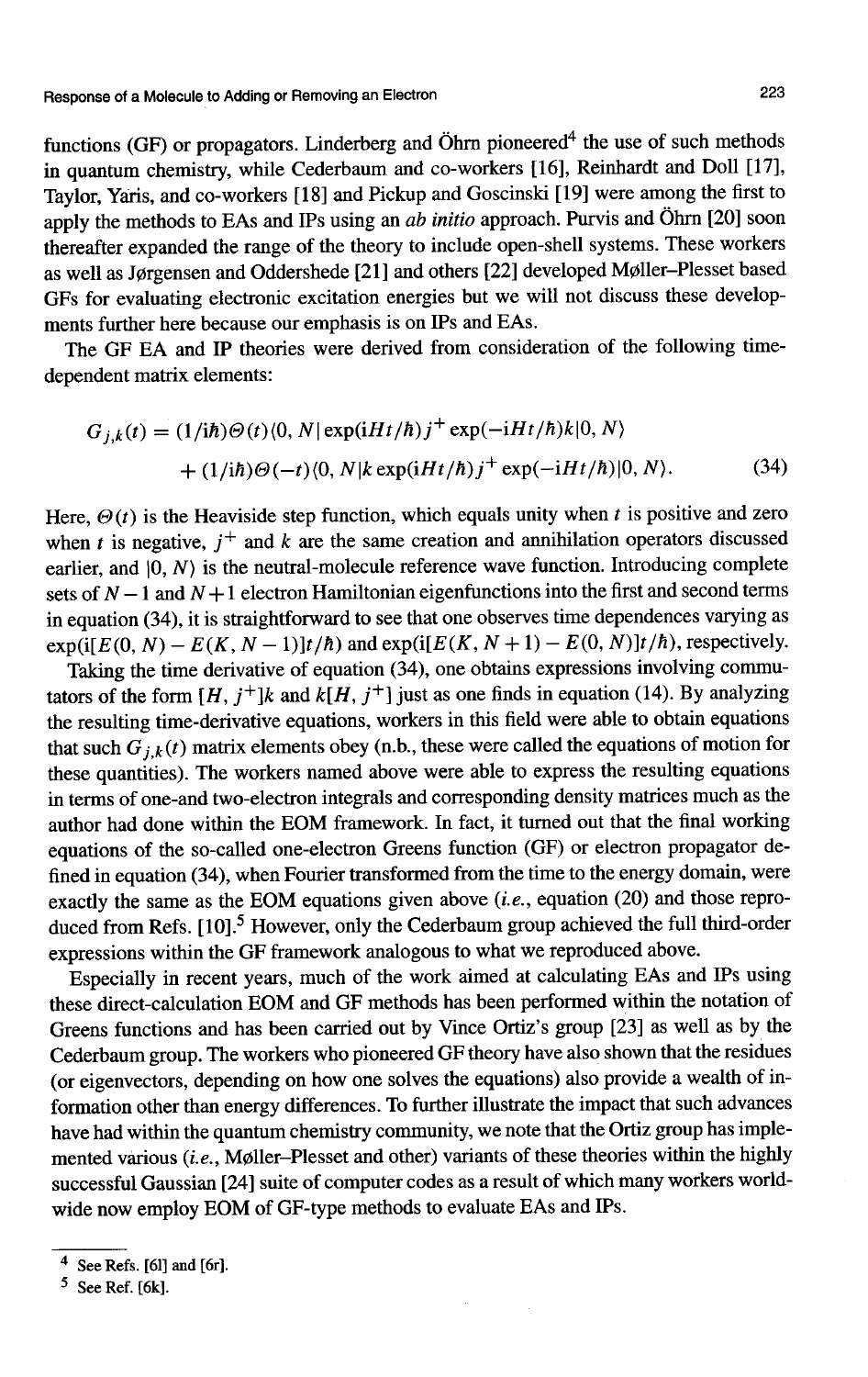# 3.3. The natural orbital or extended Koopmans' theorem approach

In the mid 1970s, R.G. Parr and co-workers [25] and, independently, D. Smith and coworkers [26] proposed to use an equation such as equation (13) for computing Ips and they referred to these methods as natural orbital or extended Koopmans' theorem theories. Subsequently, E. Andersen and the author analyzed [27] the working equations of this approach through second and third order in the MP series and noted differences between them and the Greens function and equivalent EOM theories computed through these same orders. Of course, based on the discussion of Section 2. D, these differences relate to the ranks of the operators appearing in the working equations and are not surprising. More recently, Cioslowski and co-workers [28] have shown that these extended Koopmans' theorem approaches indeed offer a very efficient and reasonably accurate route to computing IPs or EAs, so it is likely that these methods will continue to develop. One of the more attractive aspects of the extended Koopmans approaches is that they have been shown [29] to be capable, at least in principle, to be able to yield the correct lowest ionization potential of a neutral molecule because they are capable of generating the proper asymptotic form for the density.

# 3.4. Multi-configuration based approximations

Following on the proof by R. Manne [13] that the operator spaces  $\{T^+(l)\} = \{p^+; p^+q^+a,$  $p^+q^+r^+ba$ , etc.) and  $\{T^+(l)\} = \{a^+, a^+b^+p, a^+b^+c^+q^r,$  etc.) can be used (i.e., is capable of forming complete sets of ion states) even when no single determinant forms a dominant component of the neutral-molecule wave function  $|0, N\rangle$ , the author's group extended the combined EA and IP EOM theory to the case in which  $|0, N\rangle$  is of an arbitrary multi-configuration self-consistent field (MC-SCF) form [30] and the ionization operator manifold  $\{T^+(l)\}$  included operators of the form  $\{p^{\dagger}; p^+q^+a\}$  and  $\{a^+, a^+b^+p\}.$ The resultant working equations were written as in equation (19), with the  $H_{i,k}$  matrix elements given in equations (18) of Ref. [30a], which we do not reproduce here because of their complexity. The primary additional difficulty involved in implementing these multi-confguration-based equations is the fact that three-electron density matrices  $(0, N|i+j+k+1hn|0, N)$  taken with respect to the MC-SCF wave function  $(0, N)$  are involved. These density matrices arise when the commutators  $[H, p^+q^+a]$  and  $[H, a^+b^+p]$ are evaluated.

To date, not much use has been made of the MC-SCF based EOM theories as developed in the author's group. Instead, the framework of time-dependent response theory, which can treat essentially any kind of reference wave function  $|0, N\rangle$  including the MC-SCF variety, has superseded the EOM-based developments for such cases. It is important to keep in mind, however, that both the EOM and response function theories involve formulating and solving sets of equations whose solution  $(i.e.,$  the unknown energy) is an intensive energy.

#### 3.5. Coupled-cluster based EOM

The use of coupled-cluster (CC) wave functions within EOM theory for excitation energies, IPs, and EAs has been developed [31,32] upon slightly different lines than outlined in Section 2. The CC wave function ansatz for  $|0, N\rangle$  is written as usual in terms of an exponential